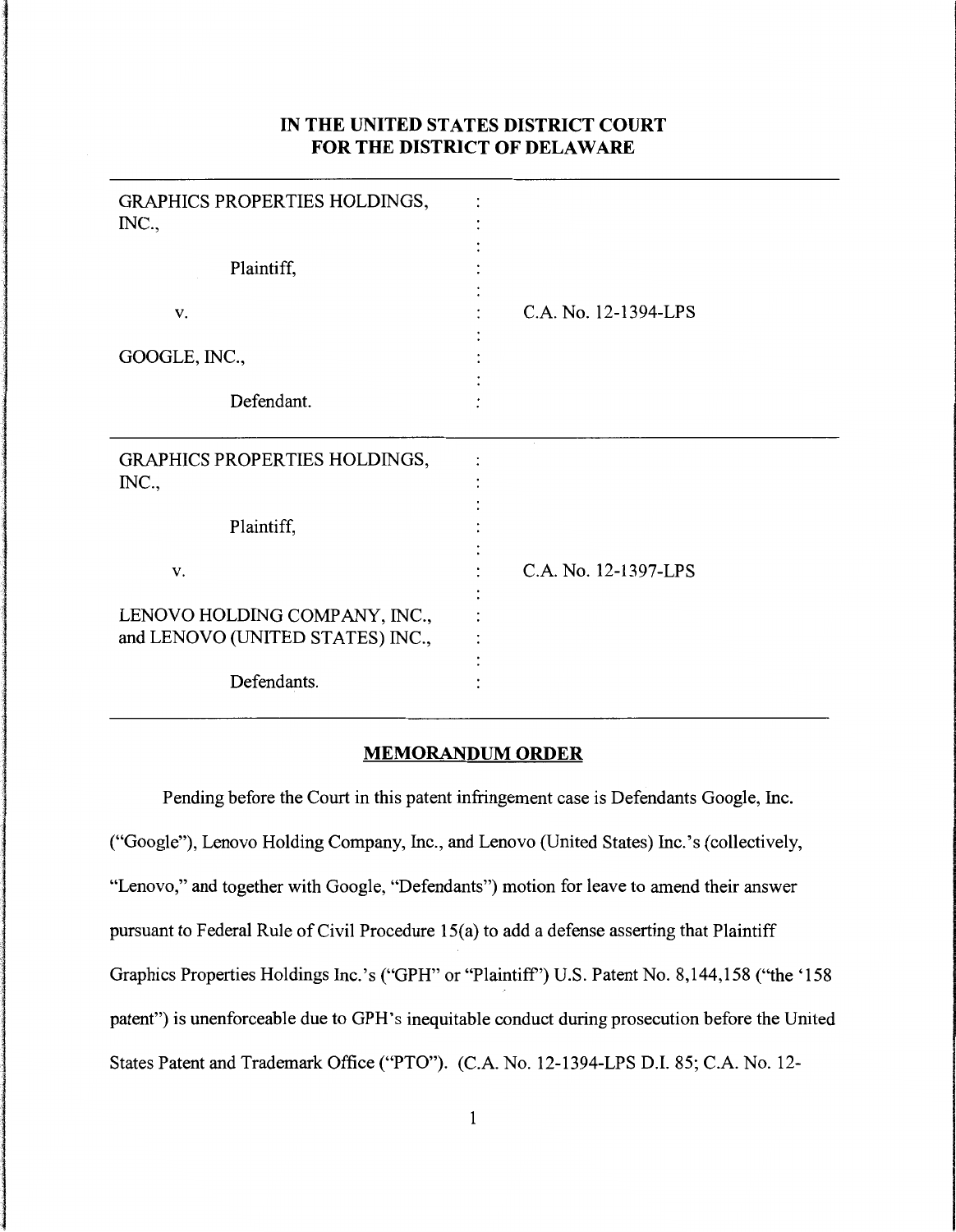1397-LPS D.I. 88) Plaintiff GPH opposes the motion on the grounds it is futile.' Having considered the relevant standards for inequitable conduct and for motions brought under Rule 15(a), *see, e.g., Masimo Corp. v. Philips Elec. N Am. Corp.,* 2014 WL 4365191, at \*1 (D. Del. Sept. 2, 2014), the Court finds that Defendants' proposed amendment is not futile. Accordingly, Defendants' motion for leave to amend is GRANTED, for the following reasons.

اردا میزانیاند. اینکه استفاده با استفاده استفاده استفاده استفاده استفاده استفاده استفاده استفاده استفاده استفاده<br>استفاده<br>استفاده استفاده استفاده استفاده استفاده استفاده استفاده استفاده استفاده استفاده استفاده استفاده استف

I

1992)<br>1992 – Paris Baltimore, filosofia<br>1993 – Paris Baltimore, filosofia

راندارات دارداشته او داران<br>1

مەنئەتھەتلىقىنىڭ ئەمەدە !

l and a strong control of the strong strong and a strong strong strong and a strong strong strong strong strong strong strong strong strong strong strong strong strong strong strong strong strong strong strong strong stron

।<br>सन्दर्भ सामग्रीहरू<br>1980 - सामग्रीहरू **International** an di sebagai di sebagai di sebagai di sebagai di sebagai di sebagai di sebagai di sebagai di sebagai di seba<br>Persentasi di sebagai di sebagai di sebagai di sebagai di sebagai di sebagai di sebagai di sebagai di sebagai **University** in resolutions and the con-

I

international

1<br>11 March 11 March 11 March 11 March 11 March 11 March 11 March 11 March 11 March 11 March 11 March 11 March 1<br>11 March 11 March 11 March 11 March 11 March 11 March 11 March 11 March 11 March 11 March 11 March 11 March 1

l

1. On October 15, 2007, the Western District of Wisconsin ("District Court") construed the term "scan conversion" in U.S. Patent No. 6,650,327 ("the '327 patent") to mean "a process that specifies which pixels of the display screen belong to which primitives on an *entirely floating point basis." Silicon Graphics, Inc. v. ATI Techs., Inc., 2007 WL 5614112, at* \*6-7 (W.D. Wis. Oct. 15, 2007) ("District Court Order") (emphasis added). On June 4, 2010, the Federal Circuit affirmed the District Court's construction of "scan conversion." *Silicon Graphics, Inc. v. AT! Techs., Inc.,* 607 F.3d 784, 791-92 (Fed. Cir. 2010) ("Federal Circuit Order") (rejecting patentee's argument that "the claims do not require 'scan conversion' to be entirely in floating point"). In doing so, the Federal Circuit stated that the specification of the '327 patent did not disclose or support scan conversion in any format except floating point. *See id.* at 791 (citing '327 patent specification describing "the invention" as a "scan conversion process [that] is now handled entirely on a floating point basis").

2. The patent-in-suit, the '158 patent, is a continuation of the '327 patent. Defendants' proposed Amended Answer alleges, on information and belief, that during prosecution of the '158 patent, GPH and its attorneys withheld the Federal Circuit Order with the

<sup>&</sup>lt;sup>1</sup>The Court heard oral argument on the motion during a teleconference on October 31, 2014. (C.A. No. 12-1394-LPS D.I. 101) ("Tr.")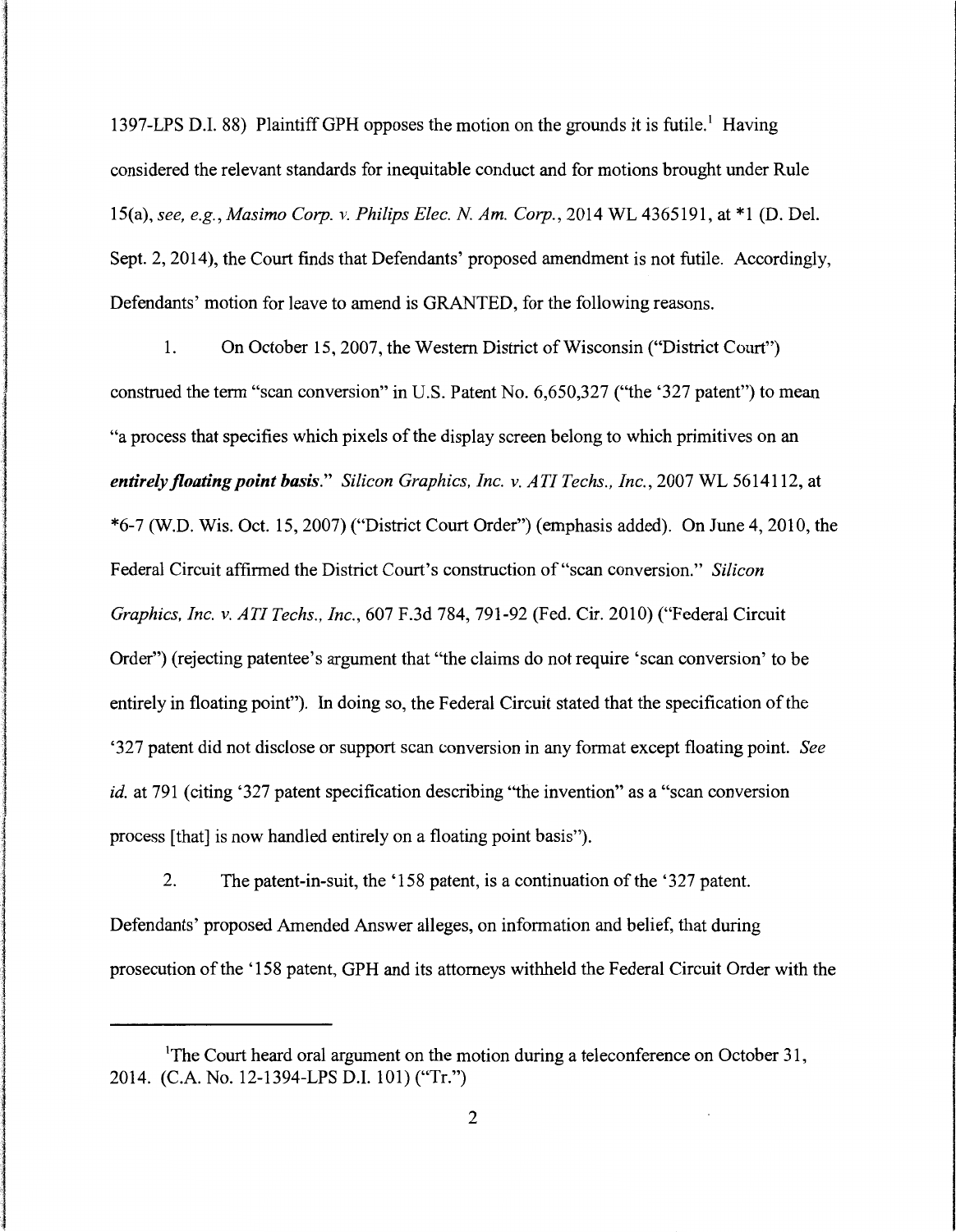intent to deceive the PTO. In the application that issued as the '158 patent, GPH and its attorneys claimed a "scan converter being configured to scan convert data received at the input, *at least a portion* of the data received at the input being *in floating point format.*" (D.I. 89 Ex. E) (Defendant Google's Amended Answer ("Am. Answer") at  $\P$  21) (emphasis added) According to the Amended Answer, had the PTO been aware of the Federal Circuit Orderwhich stated that the specification's language requires scan conversion *entirely on "a floating point basis"* and that the specification provides no disclosure for scan conversion in any other format - the PTO would not have permitted the issuance of claims in the '158 patent. Specifically, the PTO would have concluded (I) the claims lacked adequate supporting disclosure to meet the requirements of 35 U.S.C. § 112, or (ii) the claims were not entitled to the priority date of the '327 patent (June 16, 1998) but rather could claim priority only to the effective filing date of their application (January 11, 2011), which would have led the PTO to consider an expanded range of prior art systems and publications (dated after June 16, 1998 but before January 11, 2011), which would in tum have then compelled the PTO to reject the claims. *(See*  Am. Answer at  $\P$ [24-25)<sup>2</sup>

l

ja<br>Senatori (Salan

3. Under the specific circumstances presented here, the amendment is not futile. Plaintiff contends the amendment is futile because GPH provided the PTO examiner with actual notice of the District Court Order. Defendants' allegations of inequitable conduct, however, are based on GPH's failure to disclose the *Federal Circuit Order.* (Am. Answer at  $\P$  24-26)

<sup>&</sup>lt;sup>2</sup>Recently, this Court construed the term "scan converter," rejecting Defendants' contention that a "scan converter" must operate entirely on a floating point basis. (C.A. No. 12- 1394-LPS D.I. 86 at 28-29) The parties now agree that this claim construction has no bearing on the present issue of inequitable conduct. *(See* D.I. 99 at 2)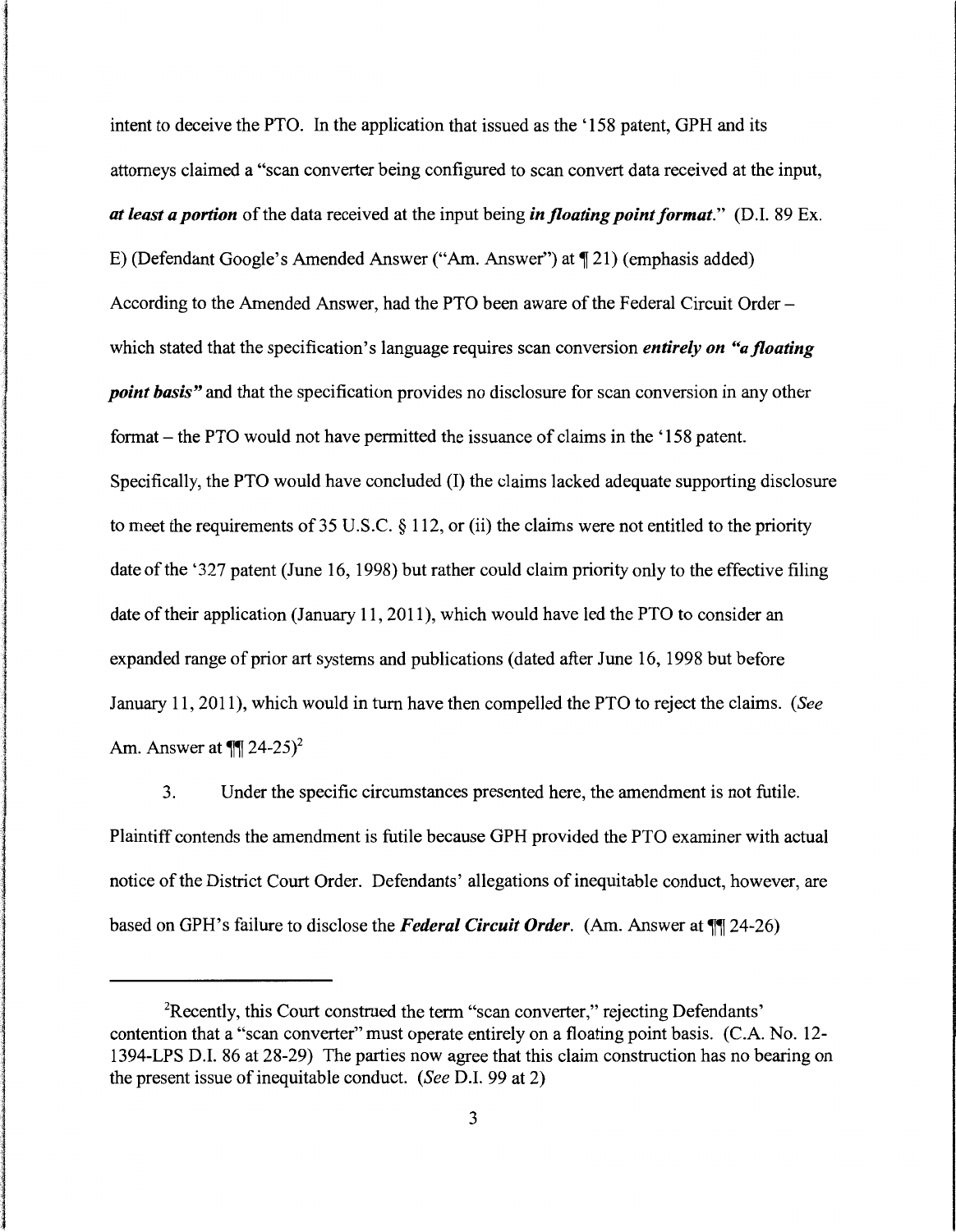Therefore, regardless of whether the examiner was provided with actual notice of District Court's Order during the '158 patent's prosecution – which it appears he was not<sup>3</sup> – it is undisputed that the examiner was not given actual notice of the Federal Circuit's subsequent decision. While Plaintiff contends this alleged non-disclosure is not material, as the Federal Circuit Order is merely cumulative of the District Court Order, Defendants have articulated a plausible theory to the contrary. The Amended Answer alleges that the Federal Circuit Order is material because it contained adverse statements not contained in the District Court Order. *(See id.* at  $\P$ ] 15, 19, 22-25) Indeed, unlike the District Court, the Federal Circuit ruled that "the specification never states that scan conversion is one of those operations" that can be performed in fixed point. *Silicon Graphics,* 607 F.3d at 791. Had such statements by the Federal Circuit been before the PTO, the PTO may have either rejected the '158 claims for failure to satisfy § 112 due to lack of written description, or may have found the '158 patent could not claim priority to the '327 patent and then, considering the expanded range of prior art, may have rejected those claims. *See Reiffin v. Microsoft Corp.,* 214 F.3d 1342, 1346 (Fed. Cir. 2000) ("In accordance with§ 120, claims to subject matter in a later-filed application not supported by an ancestor application in terms of § 112  $\P$  1 are not invalidated; they simply do not receive the benefit of the earlier application's filing date."). GPH further argues futility because the Federal Circuit Order construed "scan conversion" and not, as the patent-in-suit claims, "scan converter." While it is true these are

a in dia manana amin'ny fivondronan-kaominin'i Amerika ao amin'ny faritr'i Nord-Africa.<br>Ny INSEE dia mampiasa ny kaodim-paositra 2008–2014.<br>Ny INSEE dia mampiasa ny kaodim-paositra 2014–2014. )<br>)<br>)<br>)<br>)

l a la statue de la statue de la statue de la statue de la statue de la statue de la statue de la statue de la<br>Il statue de la statue de la statue de la statue de la statue de la statue de la statue de la statue de la sta

la serie de la production de la production de la production de la production de la production de la production<br>La production de la production de la production de la production de la production de la production de la produc

<sup>&</sup>lt;sup>3</sup>It is undisputed that GPH informed the PTO of the District Court Order during the prosecution of U.S. Patent No. 7,518,615 ("the '615 patent"), which was also a continuation of the '327 patent. *(See* D.I. 96 Ex. A (Supplemental Disclosure Statement of May 5, 2008) at 5) The parties also agree the '615 patent was reviewed by the same examiner as the '158 patent. *(See id.* at Ex. C ('158 patent Office Action), Ex. D ('615 patent Office Action) However, neither party alleges that the applicant affirmatively disclosed the District Court Order to the examiner during the prosecution of the '158 patent.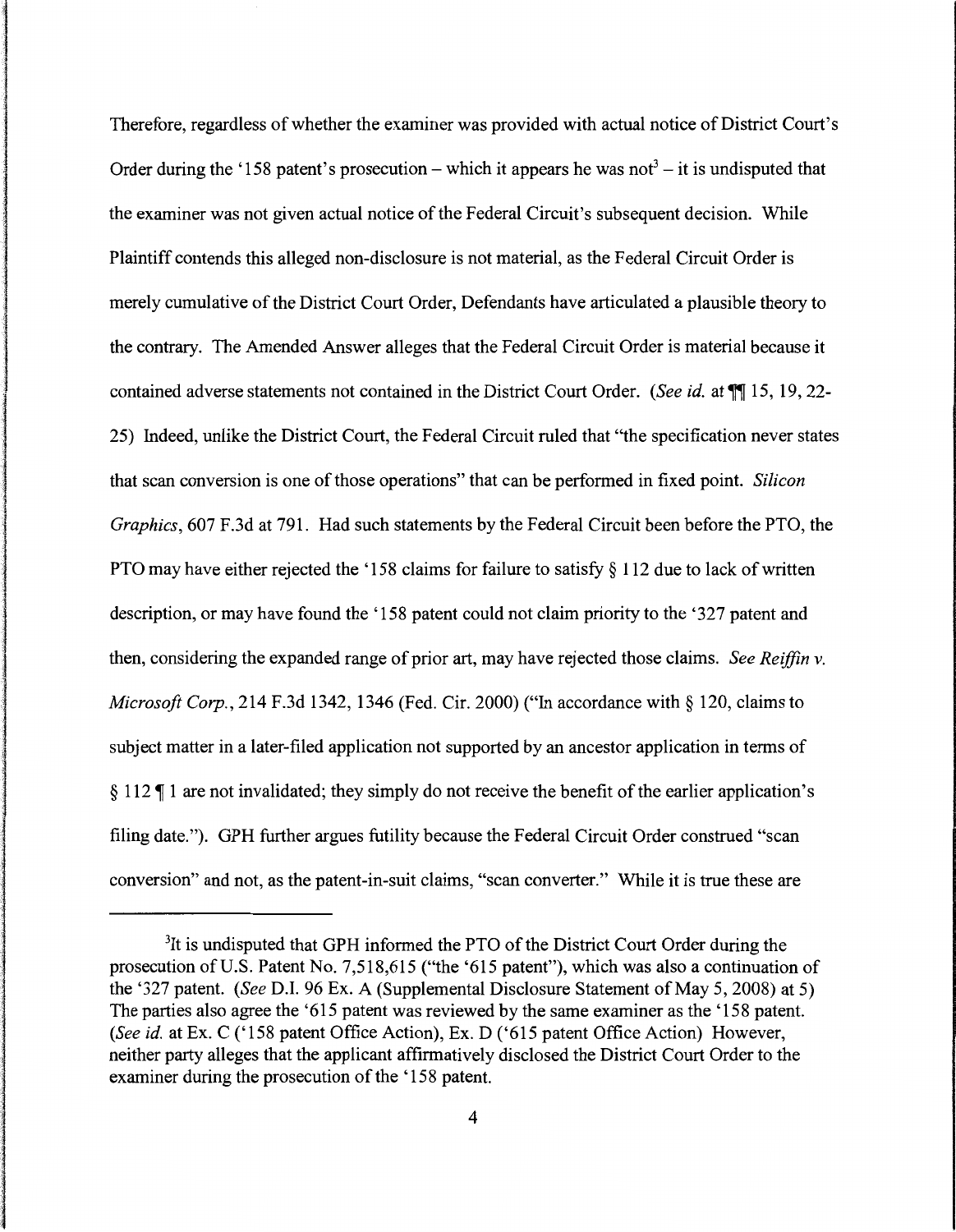different claim terms, they are at minimum related, and any differences between them do not render Defendant's inequitable conduct claims futile. To the contrary, taking the factual allegations as true and drawing all reasonable inferences therefrom in Defendants' favor, the amendment is not futile.

4. In responding to Plaintiffs futility arguments, Defendants read the Court's recent decision in *Masimo,* 2014 WL 4365191, as standing for the proposition: "A patent applicant's intentional failure to disclose a claim construction ruling that is inconsistent with a position taken by the applicant before the Patent Office violates the applicant's duty of disclosure and may constitute inequitable conduct." (D.1. 85 at 3) (internal footnote omitted) Defendants' reading would expand *Masimo*'s case-specific holding,<sup>4</sup> which the Court emphasized was limited to the particular circumstances then before it. *See* 2014 WL 4365191, at \*5 ("Regardless of whether a patentee in all cases has an obligation to disclose a District Court's adoption of an unobjected-to recommended claim construction, or whether a patentee has an obligation to explain the impact ... to the examiner, under the facts alleged here it is plausible to believe that Masimo intentionally decided not to make these disclosures."). Given the Court's other conclusions in the instant case, it is unnecessary to resolve the parties' dispute as to just how much *Masimo*  helps Defendants here.

<sup>&</sup>lt;sup>4</sup> Among the facts alleged in *Masimo* that are not alleged was the examiner's express belief that she was acting consistent with the Court's claim construction when, instead, she was adopting a construction that had been rejected by the Court. *See* 2014 WL 4365191, at \*4.